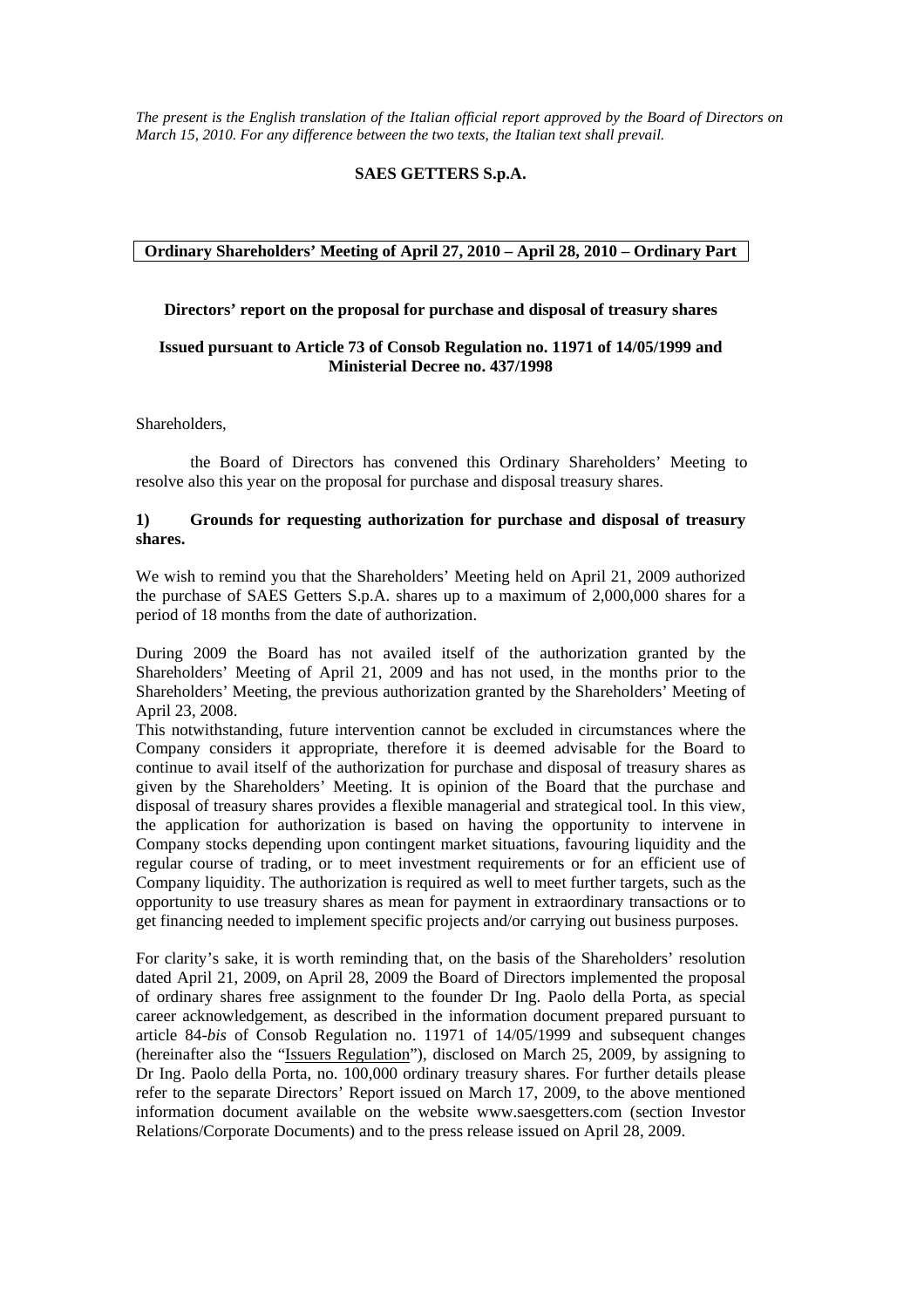# **2) Maximum number, category, and value of shares covered by the authorization.**

We propose to grant the authorization to purchase, pursuant to article 2357 second paragraph of the (Italian) Civil Code, on one or more occasions, up to a maximum of no. 2,000,000 ordinary and/or savings shares, with no face value, taking account of any treasury shares already held by the Company<sup>1</sup>, and in all cases within the law thresholds.

### **3) Compliance with the provisions of the third paragraph of article 2357 of the (Italian) Civil Code.**

As of today, the Company holds no. 600,000 (six-hundred-thousands) ordinary shares (corresponding to 3.93% of the ordinary shares issued by the Company) and no. 82,000 (eighty-two-thousands) savings shares, (corresponding to 1.10% of non convertible savings shares issued by the Company), each having an implied book value of Euro  $0.537569^2$ .

Currently, no subsidiary holds SAES Getters S.p.A. shares. Should this situation change, subsidiaries will be given specific instructions for prompt reporting of the relevant holdings.

In no case, pursuant to articles 2346, third paragraph, and 2357, third paragraph, of the (Italian) Civil Code, the quantity of purchased shares, in addition to those already held, and taking account of any shares owned by subsidiaries, exceeds or will exceed one tenth of the overall number of shares issued by the Company.

Purchase of shares shall take place within the limit of distributable profits and of disposable reserve as resulting from last Financial Statements regularly approved.

In the event and subject to the completion of the prospect purchases pursuant to article 2357*-ter* of the (Italian) Civil Code, the appropriate book entries will be made, pursuant to law provisions and applicable accounting principles. Likewise, any disposition of treasury shares shall be subject to book entries pursuant to law provisions and applicable accounting principles.

# **4) Duration of the authorization.**

The authorization to purchase is requested for a period of 18 months from the date on which the Shareholders take the relevant resolution. The authorization to dispose of any treasury shares purchased, if any, and of those already held in portfolio<sup>3</sup>, is requested for an indefinite period.

 $\overline{a}$ 

<sup>&</sup>lt;sup>1</sup> In the first and only item of the agenda of the extraordinary part of the Shareholders' Meeting scheduled for April 27-28, 2010, Shareholders will be called to resolve upon the cancellation of the treasury shares, without capital stock decrease and the amendment of article 4 of the By-laws as a consequence. Please make reference to the separate Directors' Report issued pursuant Article 72 of the Issuers Regulation and available on the website www.saesgetters.com (section Investor Relations/Corporate Documents).

 $2$  See Note 1.

 $3$  See Note 1.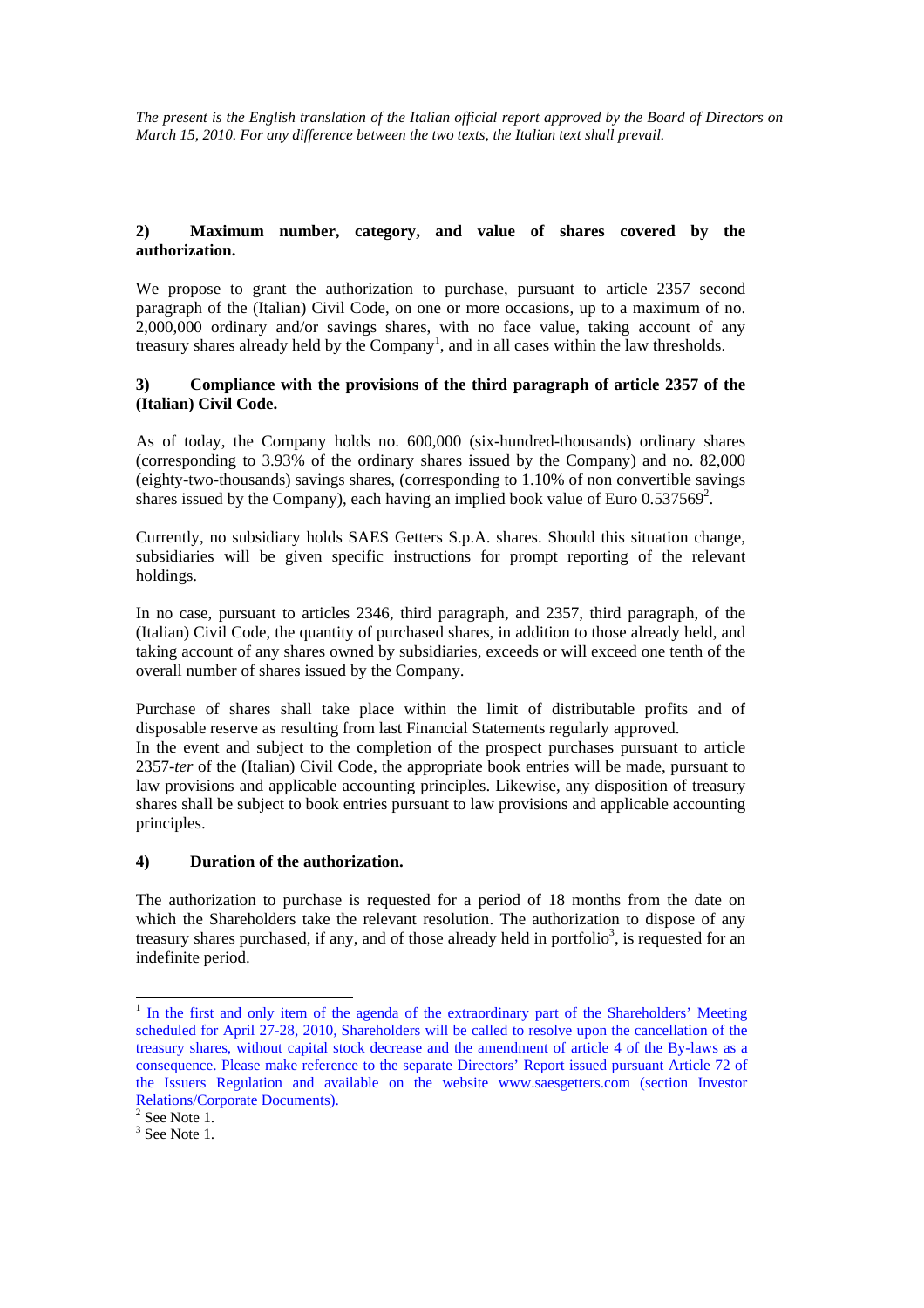## **5) Minimum and maximum fees and market valuations on the basis of which the limits have been determined.**

#### *5.1 Minimum and maximum purchase fees.*

The purchase price including ancillary charges shall be in the range of  $+/-5\%$  of the official share price registered before each single operation: these parameters are deemed adequate to identify the range of values within which the purchase can be of interest for the Company.

## *5.2 Disposal fee.*

Disposal of treasury shares may take place for a minimum fee equal to the weighted average of official share prices for the relevant category in the twenty stock exchange trading days preceding the sale.

Said limit shall not apply in the event of any exchanges or assignments of treasury shares made in the framework of the purchase of shareholdings, or in the case of extraordinary finance operations that entail the availability of treasury shares. In the latter case suitable reference averages may be used, in line with international best practice.

The disposal operations subject to stock options plans – if any - will be executed to the conditions established by the stock options plan itself as it should be approved by the Shareholders' Meeting pursuant to article 114*-bis* of the Legislative Decree no. 58 dated February 24, 1998 (hereinafter the "Consolidated Finance Act") and according to the applicable regulations.

## **6) Methods for processing purchases and disposals.**

Purchase operations shall be executed on the market, on one or more occasions, according to the methods agreed with the regulatory body that manages the Italian regulatory financial markets, in such a manner as to ensure equal treatment of Shareholders, pursuant to article 132 of the Consolidated Finance Act and however according to any other technicality allowed by the then enforceable regulation.

Moreover, being the Company a "STAR" (High Requirement Securities Segment) company, in compliance with the contractual terms existing with the Market Specialist, the latter must be provided with prior notice of purchases or sales of ordinary shares, consent for which the Market Specialist cannot unreasonably deny.

Purchase of shares shall be executed pursuant to article 144*-bis* letters a) and b) of Issuers Regulation:

- a) by mean of public offerings of purchase or exchange;
- b) on the market, according to the methods agreed with the regulatory body that manages the Italian regulatory financial markets, that do not allow the direct coupling of purchasing negotiation proposals with disposing negotiation proposals.

Among the methods allowed by the Issuers Regulation we deem preferable to perform the purchase operations on the market for the purposes aforementioned, especially to the extent